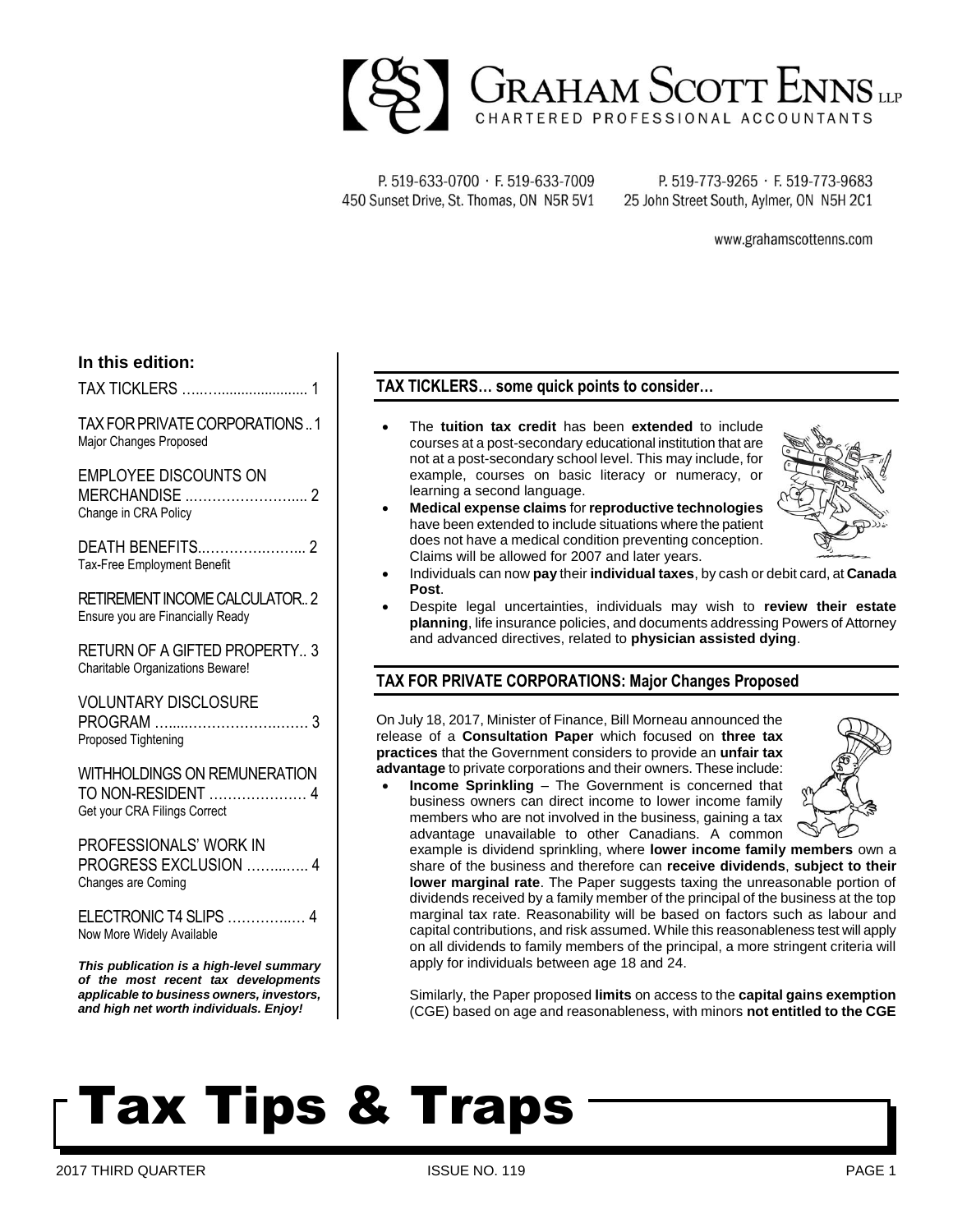at all. The proposals also **deny the CGE** for most gains accumulated while **shares** are **held by a trust**.

The Paper noted that the **Government** is **committed** to **addressing this issue** in some fashion, and that the changes will be **effective in 2018**.

**Passive Investment Income** – The Government is concerned that it is unfair to most Canadians to permit the accumulation of **passive investments** with capital **shielded** from the **higher personal tax** rates. **No specific proposals** were made, but **a number of possible approaches** were set out which will essentially **eliminate the advantage** provided by the deferral on funds retained for investment in private corporations.

The **new rules** will be designed in the coming months. The **timing** of any changes was **not specified**.

• **Capital Gains** – The Government is concerned with plans to **withdraw** corporate **funds** as **capital gains rather than dividends**. The overall tax liability on capital gains is generally much lower than that of dividends, in particular for individuals subject to tax at the top marginal tax rate. The Government has proposed some more complicated technical measures which would limit this type of planning.

These changes will **apply to amounts received**, or becoming receivable, **on or after July 18, 2017** (i.e. the date the Paper was released).

*Action Item: If you or your corporation utilize one of the above tax planning strategies, be cognizant of any legislated changes, their impact, and the effective date of the change.*

# **EMPLOYEE DISCOUNTS ON MERCHANDISE: Change in CRA Policy**

Historically, CRA has stated that an employee enjoying a discount on the purchase of merchandise from their employer is **only taxable** if a limited number of specified situations exist, such as where the employer makes a **special arrangement** with the employee or group of employees to buy the merchandise at a discount; the employee buys the merchandise for **less** 



**than** the **employer's cost**; or the employer makes a **reciprocal arrangement** with **another employer** so that the employees of one employer can buy merchandise from the other at a discount.

While the above guidance is still published in certain CRA documents, CRA has recently released updated guidance which appears to limit this administrative position. In CRA Folio S2-F3-C2, CRA noted that where an **employee receives a discount on merchandise** because of their employment, the **value** of the **discount** is generally a **taxable benefit**. This would apply regardless of whether the discount was provided by the employer or a third-party.

This updated guidance appears to be consistent with a number of Court decisions.

*Action Item: Consider your business policy in respect of discounts on merchandise for employees in light of this updated administrative position.*

## **DEATH BENEFITS: Tax-Free Employment Benefit**



A death benefit is a payment received subsequent to the death of an employee, in **recognition** of the deceased **employee's services**. **Up to \$10,000** can be received by the Estate or beneficiaries of the deceased as a death benefit on a **tax-free** basis. As an employment-related cost, this would generally be **deductible to the payer**.

A March 14, 2017 **Technical Interpretation**, addressed several questions related to these payments following the **death of an owner-manager**.

CRA noted that the determination of whether an individual is an employee is a **question of fact**. The fact that an ownermanager **received salaries** for several years but was **only** paid **dividends** in the **two years prior to death** would **not automatically mean that no death benefit** could be received. It would be **more difficult** to support an employment relationship where the individual **never received employment income** from the corporation.

The existence of a **formal commitment**, such as a contract or a Directors' Resolution, **prior to** the date of **death** is **not a requirement** for an amount to be a death benefit. Finally, a death benefit **could be paid out over time**, but the \$10,000 **exclusion applies** only **once**, not once for each year.

*Action Item: Consider this tax-free employment benefit.*

# **RETIREMENT INCOME CALCULATOR: Ensure you are Financially Ready**

The Canadian Retirement Income Calculator [\(https://www.canada.ca/en/services/benefits/publicpensions/cpp/](https://www.canada.ca/en/services/benefits/publicpensions/cpp/retirement-income-calculator.html) [retirement-income-calculator.html\)](https://www.canada.ca/en/services/benefits/publicpensions/cpp/retirement-income-calculator.html) provided by the Government of Canada **estimates retirement income** generated through a number of programs such as the **Canada Pension Plan**, **Old Age Security** pension, an individual's **employer's pension**

# Tax Tips & Traps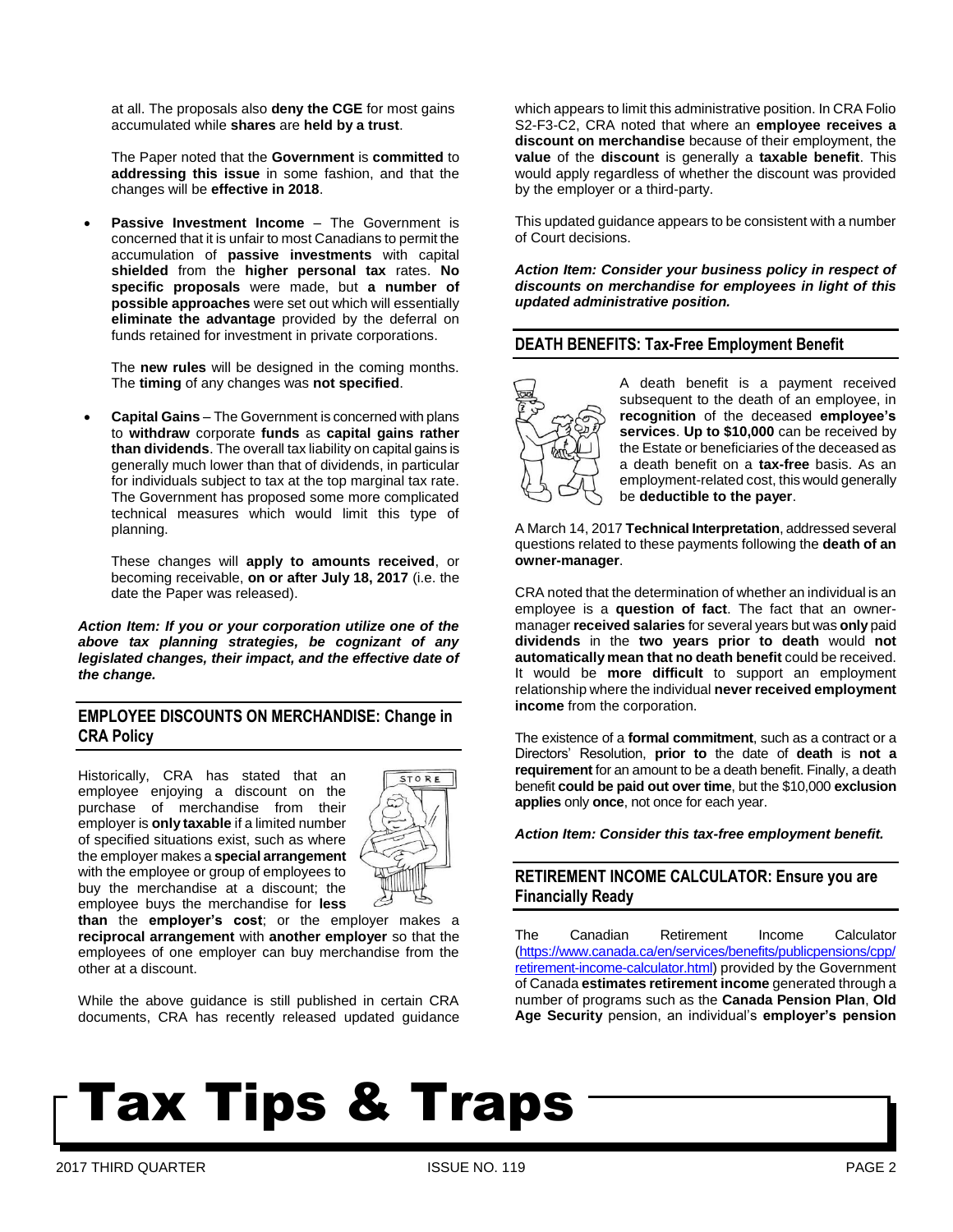**plan**, **RRSPs**, and **other sources** based on past and intended contributions.

When using this tool, individuals should have their CPP Statement of Contributions, financial information about their employer's pension, most recent RRSP statement, and any other information related to savings that will provide for ongoing monthly retirement income.



### *Action Item: Use this tool to help asses your financial readiness for retirement.*

# **RETURN OF A GIFTED PROPERTY: Charitable Organizations Beware!**

In a March 31, 2017 **Technical Interpretation**, CRA commented on the tax consequences of a **charity returning a donated property** to the donor. This could occur, for example, when a donation was made specifically for a project that had been halted.

**Donor** – Where the property is returned to the donor, the taxpayer is **deemed not** to have disposed of the property **nor to have made the gift**. As such, the portion of the **original charitable donation tax credit** or deduction related to the property may be **disallowed**.

**Donee** – Before returning a gifted property, the charity should **review** other **provincial and federal legislation** as it might **affect their ability to legally return** donated property. CRA also noted that returning property **could be** regarded as **making a gift to a non-qualified donee** or providing an **undue benefit** which could result in revocation of charitable status.



A **qualified donee** that issued an **official donation receipt** and later **returns** donated property must **file an information return** with CRA if the fair market value of the property is greater than \$50 when it is returned, and the property is returned after March 21, 2011.

*Action Item: If a charitable organization returns a gift to a donor, they should do so very carefully so as to avoid revocation of their charitable status.*

# **VOLUNTARY DISCLOSURE PROGRAM: Proposed Tightening**

The Voluntary Disclosure Program (VDP) provides taxpayers (individuals, corporations, partnerships, trusts, etc.) the opportunity to fix incorrect or incomplete previously filed tax returns (or returns that should have been filed) with a reduction to penalties and possibly interest.

CRA recently released fairly substantial proposed changes to the current program, **effective January 1, 2018**. The proposals are expected to be **finalized** in the **fall of 2017**.

The proposals will create **two tracks** for **income tax disclosures**.

### **General Program (GP)**

The GP is similar to the **current VDP**. **Penalties** will be **waived**, subject to the usual ten-year limit, **criminal prosecution** will **not** be **considered** and **interest relief** will be **considered** for years preceding the most recent three years, with 50% of interest generally being waived. Interest for the most recent three years will not be waived.

### **Limited Program (LP)**



The LP will be applicable for disclosures of **major non-compliance** and will provide **reduced relief**. **Examples** of situations where the LP would apply include where there are: **active efforts** to **avoid detection** through the use of offshore vehicles or other means; **large amounts** involved; **multiple years** of non-

compliance; **sophisticated taxpayers** involved; **disclosures after CRA communications** such as official statements regarding its intended compliance focus, or following CRA campaigns or correspondence; and other circumstances where a high degree of **taxpayer culpability** contributed to the noncompliance.

Under the LP, **gross negligence penalties** will be **waived**, and **criminal prosecution** will **not** be **considered**. However, **all other penalties** will be **assessed**. **No interest relief** will be provided.

#### **No Relief**

In addition to current ineligible submissions, a number of situations will no longer be eligible for the VDP, including, for example where there is: income from **proceeds of crime**; a disclosure from a **corporation** with **gross revenue** in excess of **\$250 million** in at least two of its last five years; and a disclosure related to **transfer pricing adjustments** or penalties.

#### **Conditions for Valid Disclosure**

The current requirements that any disclosure be **voluntary**, **complete**, involve a **penalty** or potential penalty, and include information **at least one year past due** will remain unchanged. Some further conditions, such as the requirement that the applicant pay the estimated taxes owing on application are proposed. Payment arrangements supported by adequate security may be accepted.

*Action Item: If you have a disclosure which may be impacted by these proposed changes, ensure to submit your disclosure prior to the proposed changes effective date of January 1, 2018.*

# Tax Tips & Traps